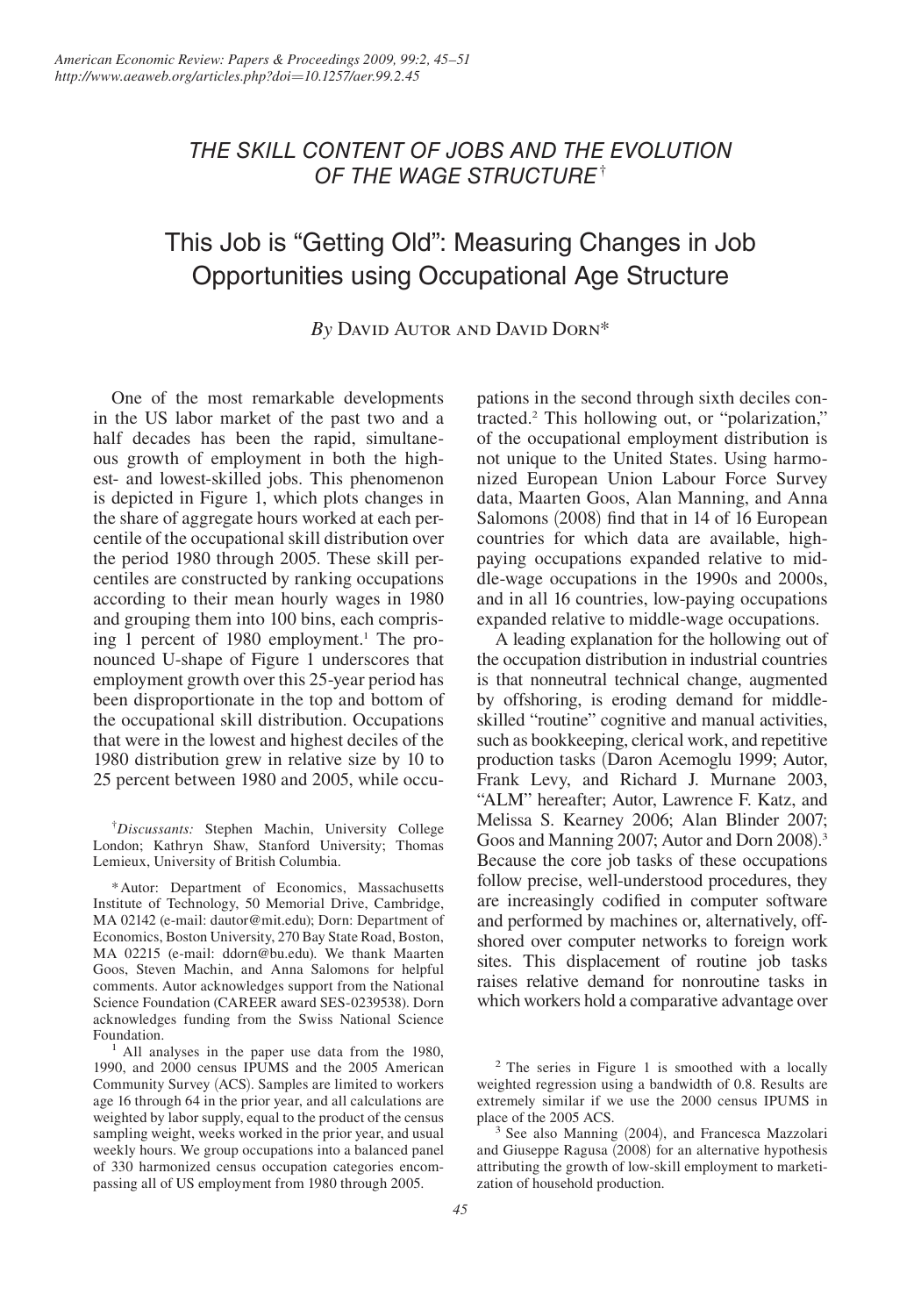

Figure 1. Smoothed Changes in Employment Share by Occupational Skill Percentile, 1980–2005

current technology, in particular "abstract" tasks requiring problem-solving, creativity, or complex interpersonal interactions (e.g., attorneys, scientists, managers), and "manual" tasks requiring, variously, situational adaptability, visual and language recognition, and in-person interactions (e.g., janitors and cleaners, home health aides, beauticians, construction laborers, security personnel, and motor vehicle operators). Notably, these two categories of nonroutine tasks lie at opposite ends of the skill distribution: abstract tasks are the core activity of professional specialty and technical occupations, while manual tasks are most intensive in personal service, transportation, construction, and operative occupations. Thus, displacement of occupations intensive in routine tasks and growth of occupations intensive in nonroutine tasks may give rise to the U-shaped pattern of job growth visible in Figure 1.

An important, unstudied question raised by this pattern of nonneutral occupational change is: where do the routine workers go? In particular, as middle-skill routine occupations decline, which age and skill groups move upward in the occupational distribution toward high-skill, nonroutine jobs, and which groups gravitate downward toward the lower tail of nonroutine occupations? Analyzing this process of occupational change offers insights into the shifting opportunity set faced by workers at different age and education levels.

Our analysis relies on a simple and, to our knowledge, novel approach for measuring how changing job opportunities affect worker re-allocation across occupations. The idea of this approach is that because workers develop occupation-specific human capital as they gain work experience, skill

specificity makes the costs of occupational mobility higher for older than younger workers. When an occupation declines, therefore, older workers will face an incentive not to exit the occupation while younger workers will face an incentive not to enter. Moreover, firms may react to changing demands for occupations by hiring young workers into growing occupations and curtailing such hiring into contracting jobs. These suppositions imply that occupations will "get old" as their employment declines—that is, the mean age of an occupation's workforce will rise.

The plan of the paper is as follows. We first offer a simple "proof of concept" to demonstrate the tight empirical link between declines in an occupation's employment and increases in the mean age of its workforce. The balance of the paper then applies this tool to the study of local labor markets to assess how shifts in occupational structure have affected the job composition of young and old workers at different education levels between 1980 and 2005.

#### **I. Are Middle-Skill Jobs Getting Old?**

We first document the robust relationship between changes in occupational size and shifts in the age distribution of the occupation's workforce. Table 1 reports simple bivariate regressions of the form:

$$
(1) \qquad \Delta Y_j = \alpha + \beta_1 \, \Delta \, E_j + \varepsilon_j,
$$

where  $Y_j$  is the mean age of workers in occupation *j* or the share of workers in that occupation who fall into a given age bracket, *E* is the share of an occupation in total employment in a given year, and the  $\Delta$  operator denotes the change in a variable over the time interval 1980 to 2005.

The average age of the working population rose by 3.3 years during 1980 through 2005, reflecting the aging of the baby boom cohorts. Occupations that contracted over this period aged substantially faster than average. Column 1 of the first panel shows that occupations that contracted by 1 percentage point as a share of aggregate employment between 1980 and 2005 gained in age by an additional 0.78 years relative to the mean. Columns 2 through 4 show that, as hypothesized, age increases in contracting occupations are driven by a falling employment share of young workers and rising employment shares of prime age and older workers.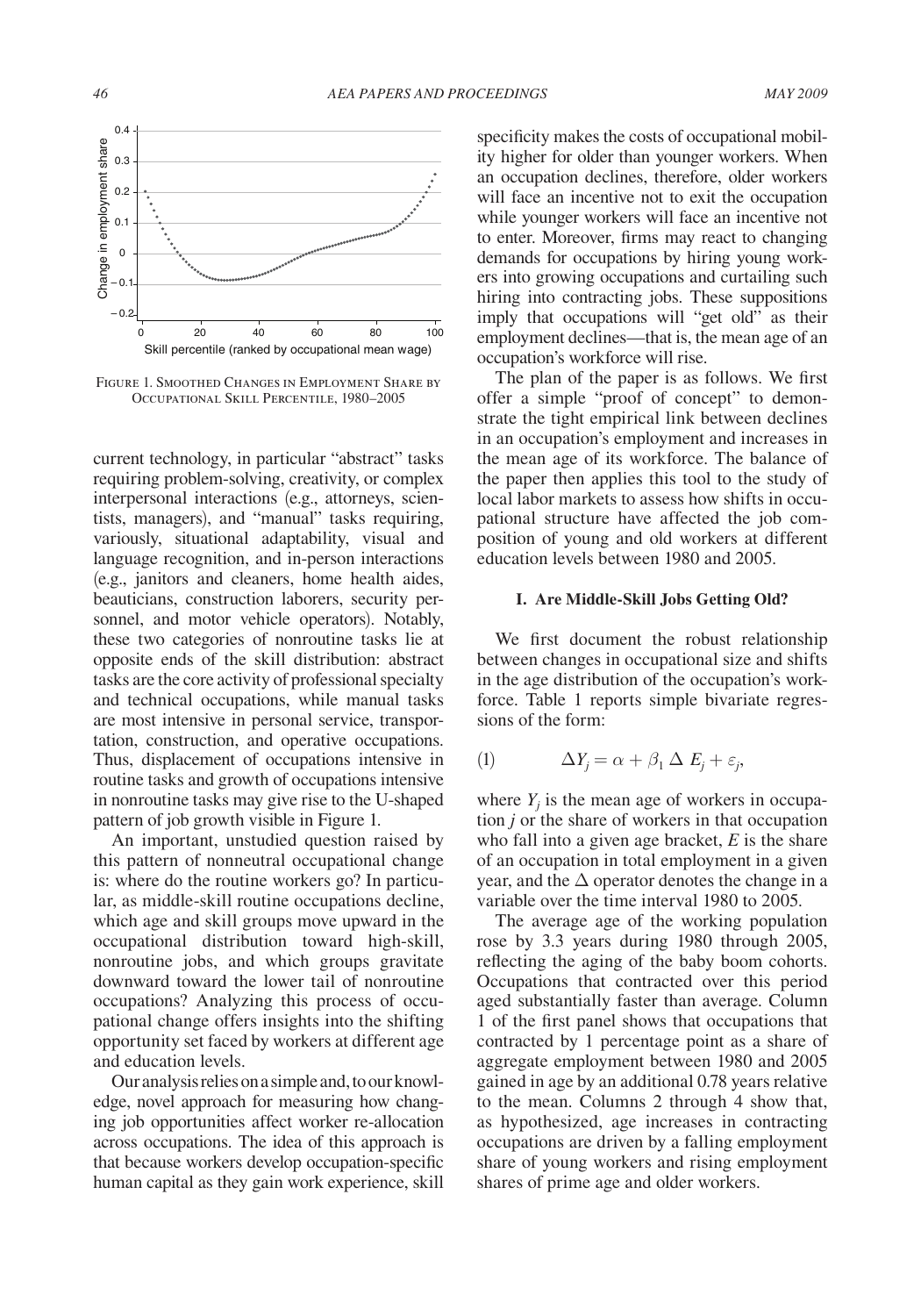| Independent variable                                                   |                          | $\Delta$ Share of workers in age bracket |                        |                       |
|------------------------------------------------------------------------|--------------------------|------------------------------------------|------------------------|-----------------------|
|                                                                        | $\Delta$ Mean age<br>(1) | Young 16–29<br>(2)                       | Prime $30-54$<br>(3)   | Older $55-64$<br>(4)  |
| Panel A: OLS model 1                                                   |                          |                                          |                        |                       |
| $\Delta$ Occupation's share of total employment<br>(percentage points) | $-0.78***$<br>(0.18)     | $0.027***$<br>(0.006)                    | $-0.020***$<br>(0.005) | $-0.007*$<br>(0.003)  |
| Panel B: OLS model 2                                                   |                          |                                          |                        |                       |
| Occupation's routine task intensity in 1980                            | $0.55***$<br>(0.11)      | $-0.015***$<br>(0.003)                   | 0.004<br>(0.003)       | $0.011***$<br>(0.002) |
| Panel C: OLS model 3                                                   |                          |                                          |                        |                       |
| Occupation's routine task intensity in 1980                            | $0.50***$<br>(0.10)      | $-0.013***$<br>(0.003)                   | 0.003<br>(0.003)       | $0.010***$<br>(0.002) |
| $\Delta$ Occupation's share of total employment<br>(percentage points) | $-0.66***$<br>(0.18)     | $0.023***$<br>(0.006)                    | $-0.019***$<br>(0.005) | $-0.004$<br>(0.003)   |
| Panel D: Descriptive statistics                                        |                          |                                          |                        |                       |
| Mean<br>Standard deviation                                             | 3.25<br>(1.99)           | $-0.128$<br>(0.065)                      | 0.120<br>(0.057)       | 0.008<br>(0.036)      |

Table 1—Predicting Changes in the Age Structure of Occupations 1980–2005 using Changes in Occupation Size and Initial Routine Task -Intensity

Notes:  $N = 330$  harmonized occupations. Each column of panels A, B, and C corresponds to a separate OLS regression of the outcome variable at the top of the column on tabulated control variables and a constant. Standard errors are in parentheses. Models are weighted by occupational shares in total hours worked in 1980.

*\*\*\**Significant at the 1 percent level.

*\*\**Significant at the 5 percent level.

 *\**Significant at the 10 percent level.

Figure 2 plots smoothed changes in the mean age of workers by occupational skill percentile between 1980 and 2005. This figure shows a distinct inverted U-shape that is a near mirror image of changes in occupational employment shares depicted in Figure 1. Occupations in the bottom and top two deciles of the skill distribution aged by roughly two years between 1980 and 2005, which is substantially *below* the overall average of 3.3 years. Occupations in the second through sixth skill deciles gained approximately four years on average. Thus, over the last 25 years, middle-skill jobs have gotten old.

# **II. Are Routine Task-Intensive Jobs Getting Old?**

If routine tasks are indeed being supplanted by computerization and offshoring, then employment declines should be concentrated in occupations that are specialized in such tasks. The year 1980 is a particularly apt starting point for gauging the effects of workplace computerization. National Income and Product Accounts (NIPA) data show that the share of computer hardware

and software in all US private nonresidential capital investment hovered at approximately 4 percent from 1970 to 1978, and then rose steeply at approximately three-quarters of a percentage point *per year* through the year 2000.4 Thus, occupations concentrated in routine tasks would be predicted by our hypothesis to experience sharp contractions from 1980 going forward.

To assess this hypothesis using occupational age structure as above, we draw on occupation level data assembled by ALM, who merge job data on task requirements—manual, routine and abstract—from the fourth edition of the US Department of Labor's *Dictionary of Occupational Titles* (US Department of Labor 1977) to their corresponding census occupation classifications. For each occupation *j*, we form an index of routine task-intensity, *RTI*:

(2) 
$$
RTI_j = \ln (\hat{R}_{j,1980}/\hat{M}_{j,1980}),
$$

<sup>4</sup> Authors' calculations using NIPA data (US Department of Commerce 2002).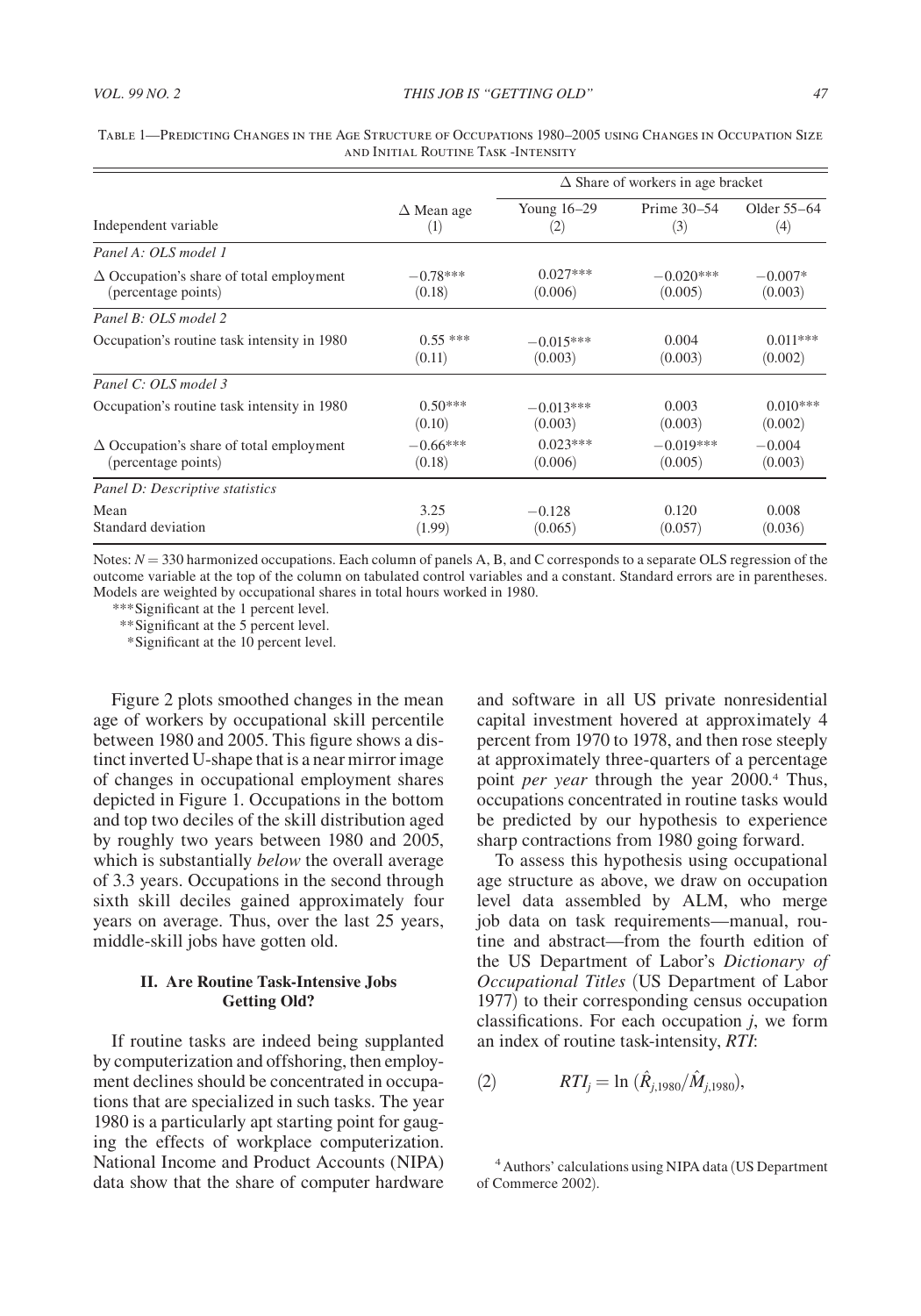

Figure 2. Smoothed Changes in Mean Worker Age by Occupational Skill Percentile, 1980–2005

where  $\hat{R}$  and  $\hat{M}$  are, respectively, the intensity of routine and manual task input in each occupation in 1980, measured on a 0 to 10 scale. This measure is rising in the relative importance of routine tasks within an occupation and falling in the relative importance of manual tasks. Since *RTI* does not have a cardinal scale, we standardize it with a mean of zero and an employment weighted, cross-occupation standard deviation of unity in 1980.

This simple measure appears to capture well the job categories that motivate our conceptual framework. Among the 10 most routine task-intensive occupations in our sample of 330, 6 are clerical and accounting occupations and several others represent repetitive physical motion activities. Among the 10 least routine task intensive occupations, 4 are in-person service occupations, while the remainder involve driving motor vehicles.<sup>5</sup>

To test the link between routine task-intensity and changes in age structure, we estimate a variant of equation (1) in which the *RTI* measure is included as a predictor of changes in occupational age structure. The second and third panels of Table 1 show that this variable is highly significant in all specifications. Occupations that in 1980 were one standard deviation above the mean of routine intensity gain 0.6 years of age relative to the mean over the next 25 years. This age gain is driven by declining relative employment of young workers in routine task-intensive occupations, and by rising relative employment of older workers, particularly those age 55 to 64. The third panel of Table 1 shows that the predictive relationship between routine intensity and occupation aging is quite robust to controlling for contemporaneous changes in occupations' employment shares—though of course the employment shares of routine task-intensive occupations fall significantly in this period.

Thus, like middle-skill occupations, routine task-intensive occupations are getting old. This finding reflects the fact that middle-skill occupations are also disproportionately routine taskintensive.

#### **III. Where Do the Routine Workers Go?**

We now exploit the robust predictive relationship between occupational decline and occupational aging to study how the decline of routine occupations affects the opportunity set of workers at different age and skill levels. Specifically, we ask which *nonroutine* jobs absorb young and older workers as routine task-intensive occupations are displaced.

For this analysis, we shift the unit of observation from changes in age structure within occupations to changes in the age composition of employment within local labor markets, following an approach developed by Christopher L. Smith (2008). Based on the results above, we anticipate that local labor markets that were specialized in routine task-intensive occupations at the start of the sample period should have experienced a differential contraction of middle-skill jobs over the subsequent 25 years. We use this cross-market variation in (expected) occupational declines to analyze the effect of the thinning of the ranks of middle-skill occupations on the occupational distribution of young and old workers.

As a time-consistent measure of local labor markets, we implement the concept of Commuting Zones ("CZs"), developed by Charles M. Tolbert and Molly Sizer (1996), who used commuting data from the 1990 census to identify clusters of counties—i.e., CZs—that exhibit strong commuting ties within clusters but weak commuting across clusters. Our analysis uses 722 CZs that cover the entire mainland of the United States, including metropolitan and rural areas.<sup>6</sup>

<sup>5</sup> Additional details on the Routine Task Intensity measure are found in Autor and Dorn (2008), who develop this measure using the ALM data.

<sup>6</sup> Commuting zones have two advantages over other geographic units typically used for analysis of local labor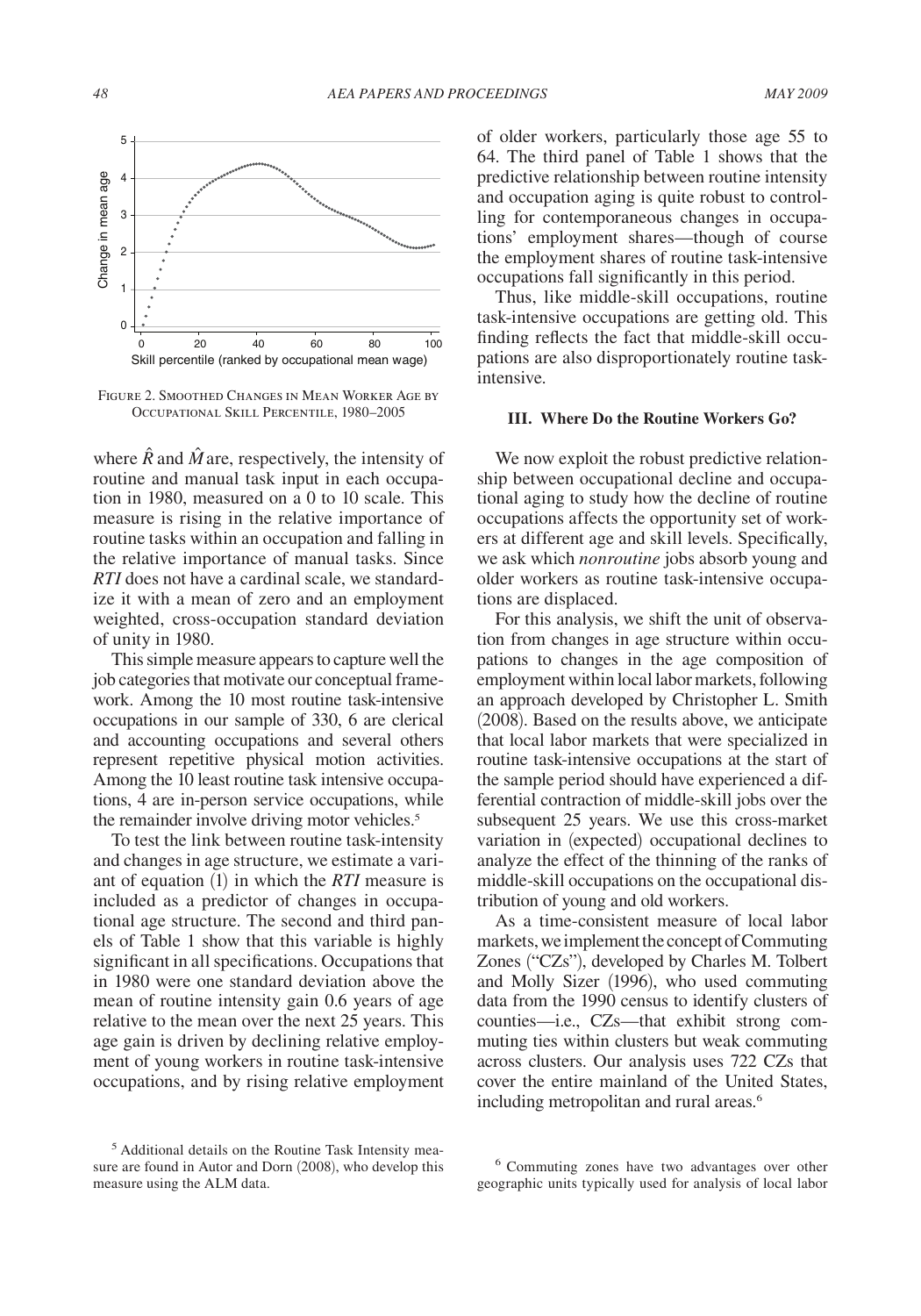To measure cross-market variation in employment in routine task-intensive occupations, we apply a simple binary approach to distinguish routine and nonroutine occupations. We classify as routine those occupations that fall in the top third of the employment-weighted distribution of the *RTI* measure in 1980. Using this classification, we then assign to each commuting zone *k* a routine employment share measure  $(RSH<sub>kt</sub>)$  equal to the fraction of CZ employment at the start of a decade that falls in routine task-intensive occupations. The mean of this measure in 1980 is, by construction, equal to 0.33. The population weighted 80/20 percentile difference in routine employment share is 10 percentage points.

Putting these pieces together, we estimate in Table 2 a set of OLS stacked first-difference models for CZ level changes in occupational employment by age and education:

$$
(3) \qquad \Delta Y_{ak\tau} = \alpha_{\tau} + \beta_2 \, RSH_{kt} + \omega_{ak}\tau,
$$

where  $\Delta Y$  is ten times the annual change in an outcome measure for age-education group *a* in commuting zone *k* over the five- or ten-year time interval  $\tau$ , *RSH* is the routine employment share in the CZ at the start of the time interval, and  $\alpha$ is a vector of time dummies.

Estimates of equation (3) produce a number of striking results. Panel A of Table 2 shows that, as predicted, CZs that were initially specialized in routine task-intensive occupations saw substantial declines in the share of workers employed in these occupations between 1980 and 2005. These declines are evident at all age levels, but they are uniformly larger for younger than older workers. Interestingly, the decline in routine employment is greater for noncollege workers (high school or lower education) than for college workers (at least one year of college). A potential explanation for this pattern is that less educated workers in routine task-intensive occupations perform a disproportionate share of the routine tasks, and thus are differentially subject to displacement.

Which occupations absorb workers from these different age brackets as routine task-intensive jobs in a CZ contract? To form a simple accounting, we use occupational wage data from 1980 to evenly divide the two-thirds of employment classified as nonroutine into two occupation clusters containing equal shares of 1980 employment, one cluster containing low-wage occupations and the other high-wage occupations. Notably, these occupational clusters roughly correspond to the two nonroutine task categories defined above (i.e., abstract and manual). The high-skill nonroutine cluster is largely composed of professional specialty and technical occupations, with mean log hourly wages that are 30 percent above the routine occupation mean. The low-skill nonroutine group is largely composed of low-education service, labor, and operative occupations, with mean log hourly wages 25 percent below the routine occupation mean.

Panels B and C of Table 2 show that relative declines in routine occupation employment within CZs are primarily offset by relative employment gains in *low-skill* nonroutine occupations—jobs that are significantly less skillintensive and lower paying than the routine occupations that are displaced. Among the three age brackets we consider, only young workers age 16 to 29 gain in employment in high-skill nonroutine occupations. Both the prime age and older age groups gain employment in lowskill nonroutine occupations. Moreover, even among the young, employment gains in highskill nonroutine occupations are less than half as large as gains in low-skill nonroutine occupations. Clearly, the hollowing out of employment in initially routine task-intensive local labor markets primarily generates a movement of employment into low-skill, nonroutine jobs.

When we drill down on these occupational shifts by education group, however, it is immediately apparent that declines in routine employment have decidedly nonneutral impacts across education groups and across age groups within an education level. The second row of Table 2 shows that college workers in initially routine taskintensive labor markets gain employment in both high- and low-skill nonroutine jobs. But the gains in high-skill nonroutine employment are concentrated among the young and almost entirely absent among the old. Thus, the bulk of the differential decline in routine employment among young college workers in these labor markets is offset by gains in high-skill nonroutine employment. Among prime-age and older workers, however, offsetting employment gains are found mostly in low-skill nonroutine jobs. Thus, it appears that the

markets: they are based primarily on economic geography rather than incidental factors such as minimum population or state boundaries; and they cover the entire United States (see Autor and Dorn 2008 for details).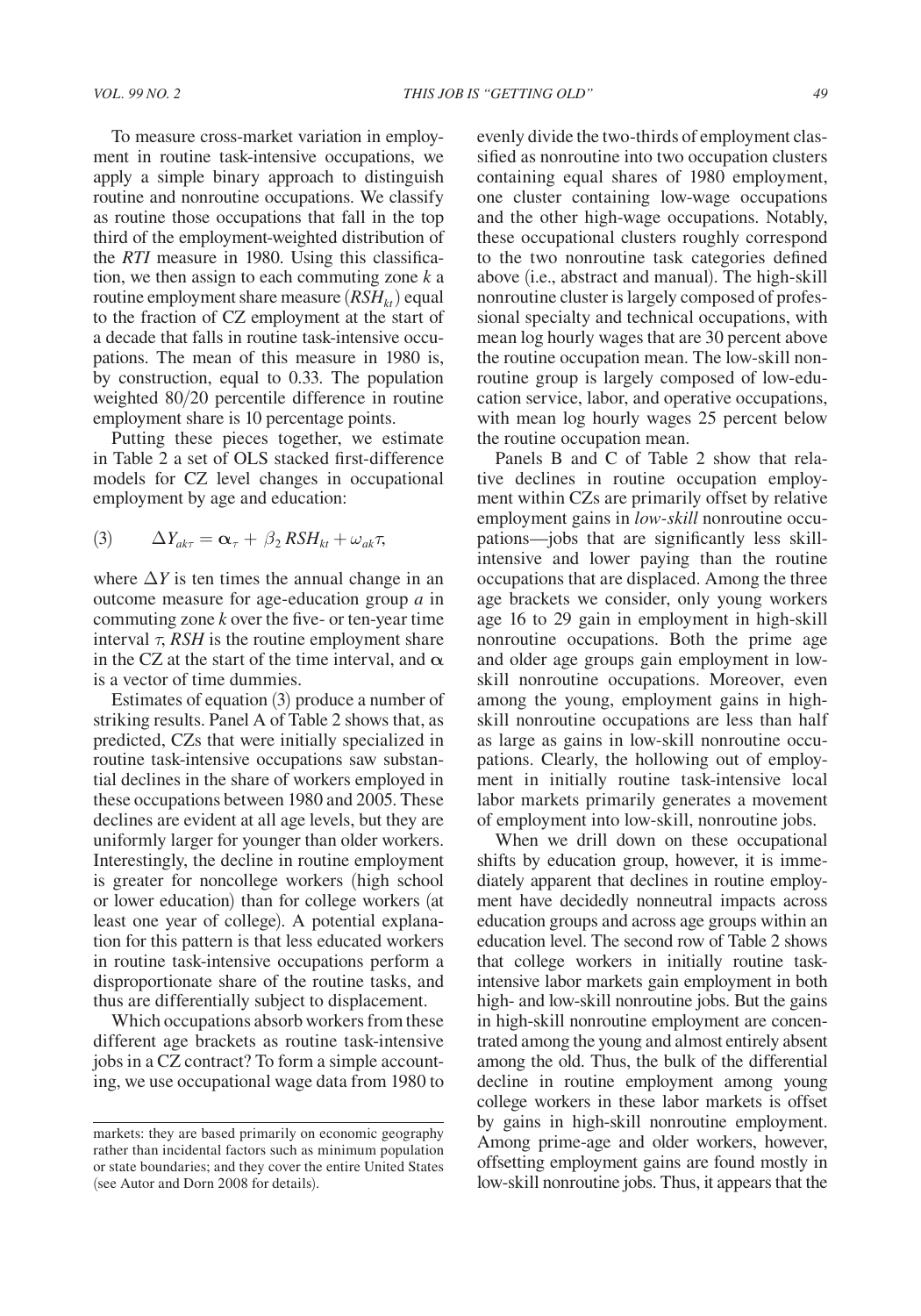opportunity for high-education workers to reallocate upward depends greatly on age.

The final row of Table 2 portrays an even less encouraging picture for noncollege workers. For this skill group, the entire differential decline in routine employment in routine task-intensive CZs is absorbed by increased low-skill, nonroutine employment. Moreover, while young noncollege workers roughly hold their ground in high-skill, nonroutine occupations, prime age and older noncollege workers differentially lose employment in these jobs and gain in employment in low-skill, nonroutine jobs.

In summary, the occupational structure of *college* workers in routine task-intensive labor markets is hollowing out, with movement of workers toward both tails. The occupational structure of *noncollege* workers, however, is shifting uniformly leftward toward lower-paying, nonroutine jobs. This leftward shift is most pronounced for older age groups.

These patterns are quite robust. Although the models in Table 2 include only time dummies and implicitly, CZ effects (recall that these are first-difference models), the qualitative pattern of results is little changed when the model is augmented with state fixed effects and detailed controls for the initial human capital, demographic, and industrial structure of commuting zones (A supplementary table is available from the authors.)

### **IV. Conclusion**

Aggregate employment has shifted over the last 25 years against middle-skill, routine task-intensive work and toward the tails of the occupational skill distribution. Occupations at both tails are appropriately labeled as nonroutine, but they differ greatly in skill and pay. The right-hand tail of the distribution encompasses high-skill, nonroutine occupations that typically require capabilities in problem-solving, abstract reasoning, and decision making. The left-hand tail encompasses lowskill nonroutine occupations that demand basic human adaptability but little in the way of formal training. The contraction of routine occupations is therefore likely to have different impacts on workers across age and skill groups, depending on their ability to move upward toward high-skill, nonroutine jobs or, conversely, downward toward low-skill, nonroutine jobs.

By comparing local labor markets that, due to initial differences in concentration in routine task-intensive activities in 1980, are subject to differing degrees of occupational change over the subsequent 25 years, we find that contractions of routine employment within local markets disproportionately raise the share of workers employed in low-skill, nonroutine jobs. In fact, only the youngest category of workers exhibits both downward *and* upward occupational reallocation; for other age groups, movement is entirely downward. Highly educated workers are clearly better prepared to adapt to changing occupational opportunities, and thus it is to be expected that college-educated workers are reallocating upward as well as downward. But the degree of upward reallocation is strongly negatively correlated with age: while young college workers are gaining employment in high-skill, nonroutine occupations, older college workers are increasingly found in low-skill, nonroutine work.

These secular shifts of age and education groups across occupational categories provide only a preliminary sense of what may potentially be learned from changing occupational age structures. We focus here on changes in occupational structure *within* age groups, but do not address how changes in aggregate job composition shape the progression of birth cohorts across occupations as they age. Our ongoing work suggests that the simple tools used above hold some promise for exploring these questions.

# **REFERENCES**

- **Acemoglu, Daron.** 1999. "Changes in Unemployment and Wage Inequality: An Alternative Theory and Some Evidence." *American Economic Review*, 89(5): 1259–78.
- **Autor, David H., and David Dorn.** 2008. "Inequality and Specialization: The Growth of Low-Skilled Service Employment in the United States." Unpublished.
- **Autor, David H., Lawrence F. Katz, and Melissa S. Kearney.** 2006. "The Polarization of the US Labor Market." *American Economic Review,*  96(2): 189–94.
- **Autor, David H., Frank Levy, and Richard J. Murnane.** 2003. "The Skill Content of Recent Technological Change: An Empirical Investigation." *Quarterly Journal of Economics*, 118(3): 1279–1333.
	- **Blinder, Alan.** 2007. "How Many US Jobs Might be Offshorable?" Princeton University Center for Economic Policy Studies Working Paper 142.